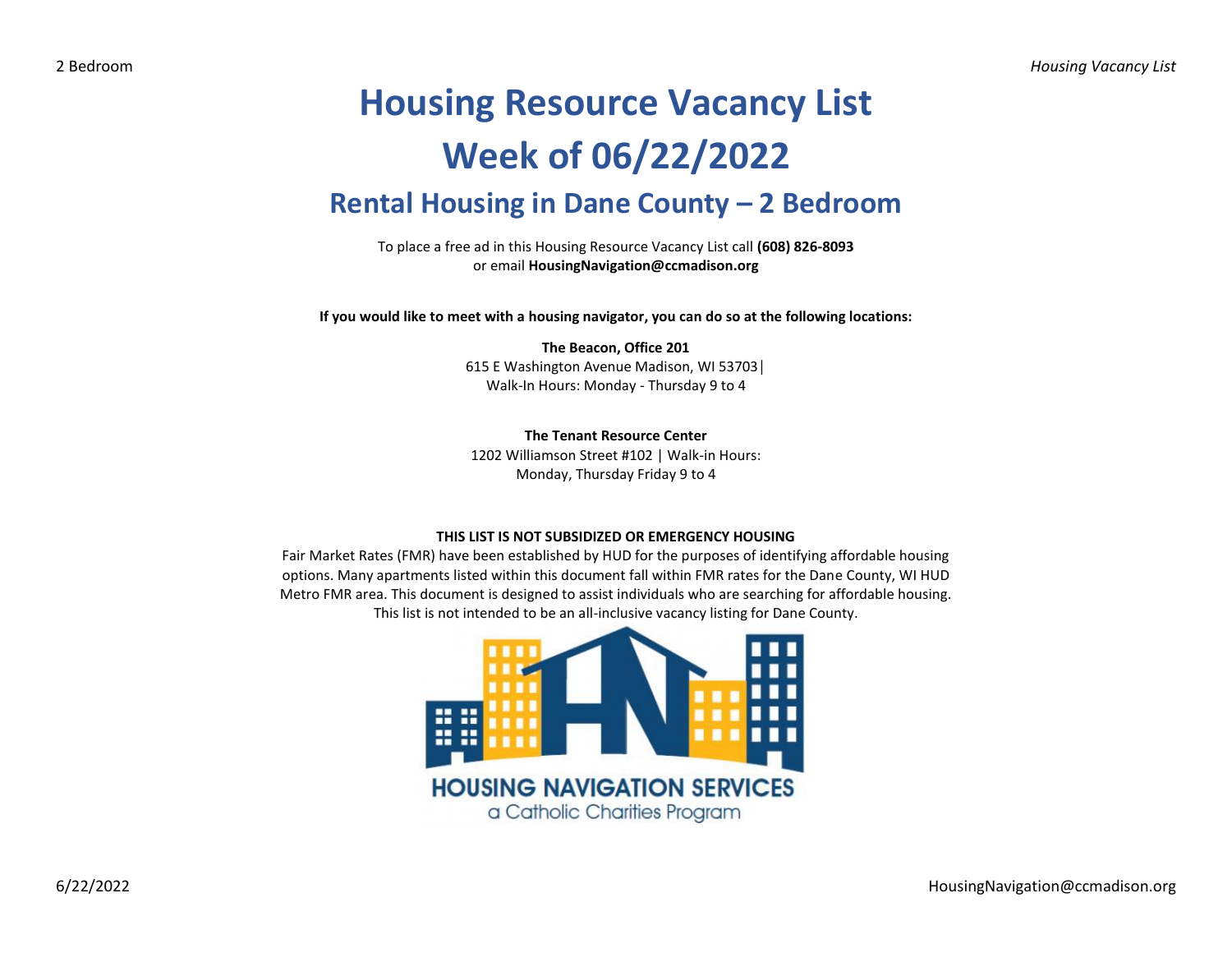2 Bedroom *Housing Vacancy List*

## **Madison Area Guidelines:**

**Central:** West of Yahara River: East of Lake Street. **East:** South of Commercia/Highway 30/Aberg Avenue: East of Yahara River. May include Town of Burke, Town of Blooming Grove.

**North:** North of Commercial/Highway 30/Aberg Avenue. **South:** South of Haywood Drive, Lake Wingra, Odana Road, Schroeder Road, Valley View Road

**West:** West of Lake Street; North of Aboretum Drive, Lake Wingra, Odana Road, Schroeder Road, Vallet View Road.





Please Be aware that not all areas in Madison fall under the City of Madison's Tenantlandlord laws. In order to determine the exact township of a location, type the address into Access Dane, http://accessdane.co.dane.wi.us/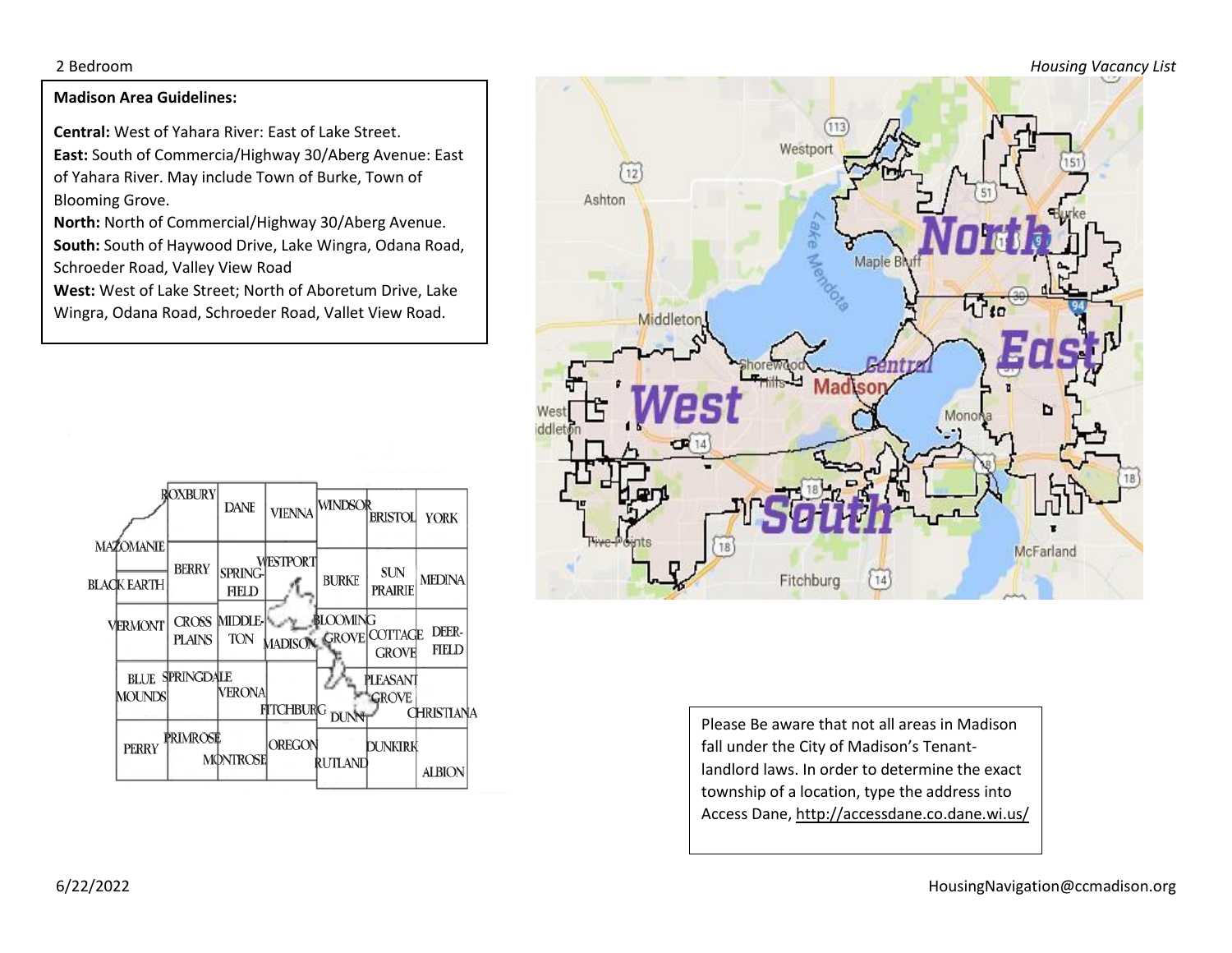| 2 Bedroom                     |              |                                          |                      | <b>Housing Vacancy List</b>                                                                                                                                                                                                                                                                                                                                                                       |              |  |
|-------------------------------|--------------|------------------------------------------|----------------------|---------------------------------------------------------------------------------------------------------------------------------------------------------------------------------------------------------------------------------------------------------------------------------------------------------------------------------------------------------------------------------------------------|--------------|--|
| <b>REGION</b>                 | <b>PRICE</b> | <b>Name</b>                              | <b>CONTACT</b>       | <b>DESCRIPTION</b>                                                                                                                                                                                                                                                                                                                                                                                | <b>AVBLE</b> |  |
|                               |              |                                          |                      | 2 Bedrooms   2022 Fair Market Rate set at \$1,254 per month or<br>lower                                                                                                                                                                                                                                                                                                                           |              |  |
| <b>Central</b>                | \$1,195      | 1037 JENIFER ST                          | $(608)$ 251-<br>8777 | Third floor flat located in the popular Jenifer St. neighborhood.<br>This apartment features hardwood floors, French doors, and much<br>more. Within walking distance to Lake Monona, shopping,<br>restaurants, and entertainment. You can't beat this fantastic<br>location!                                                                                                                     | 8/16/2022    |  |
| <b>Central</b>                | \$1,230      | <b>City Row</b><br><b>Apartments</b>     | 608-250-<br>2551     | Cozy and eco-friendly townhomes! This certified green property is<br>located within walking distance from the Madison's Downtown!<br>This convenient location offers residents easy access to<br>transportation, biking trails, parks, various community events,<br>farmers' market, restaurants, and local shops. Certain income<br>restrictions apply. Stonehouse Development                   | <b>Now</b>   |  |
| <b>Central</b>                | \$1,100      | <b>Capitol View</b><br><b>Apartments</b> | $(608)$ 975-<br>5584 | Lots of space for your belongings, it also has painted cabinets, new<br>counter tops, brilliant white bathroom fixtures and its own private<br>entrance. We welcome you and your pet,                                                                                                                                                                                                             | <b>Now</b>   |  |
| <b>Cross</b><br><b>Plains</b> | \$1,080      | <b>Cedar Glen</b><br><b>Apartments</b>   | $(608)$ 268-<br>8280 | Come see for yourself why this retreat is a desirable place to call<br>home. Cedar Glen is located in the Cross Plains Conservancy and is<br>only 10 minutes from the Beltline and to Mazomanie, Madison and<br><b>Mount Horeb.</b>                                                                                                                                                               | 8/1/2022     |  |
| East                          | \$1,135      | <b>72 SINYKIN CIR</b>                    | 608-219-<br>8051     | A 2 bedroom apartment with 1.5 baths available 8/1/22 - 5/31/23<br>at a current rate of \$1,135/month + utilities. Call Alfreeda at 608-<br>219-8051 or email alfreedadavidson@yahoo.com. Newer well-kept<br>units for rent right off of WI-30 and Thompson Dr. Garage included.<br>Qualifying residents will not smoke on grounds or in the units.<br>Credit score requirement. No pets allowed. | 8/1/2022     |  |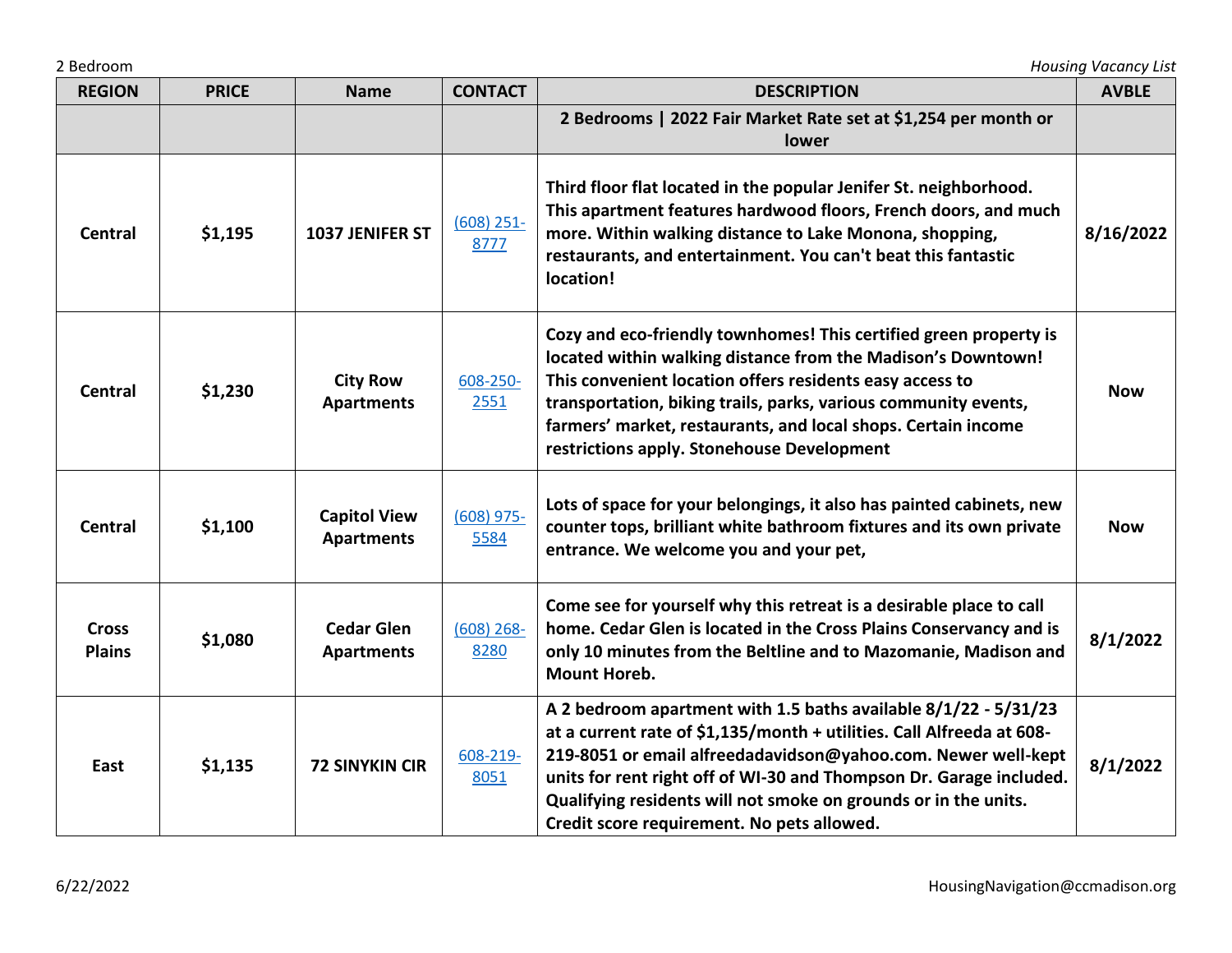| East | \$939   | <b>916 N Oak</b><br><b>Street</b>             | $(608)$ 238-<br>2044 | Pet freindly 2nd floor w bedroom apartment in East Madison. Off-<br>street parking. Coin operated laundry in the basement.                                                                                                                                                                                                                                                                  | 8/15/2022  |
|------|---------|-----------------------------------------------|----------------------|---------------------------------------------------------------------------------------------------------------------------------------------------------------------------------------------------------------------------------------------------------------------------------------------------------------------------------------------------------------------------------------------|------------|
| East | \$1,215 | <b>COLONIAL</b><br><b>CORNER</b>              | on-line              | <b>Spacious 1 Br &amp; 2 BR Townhomes</b>                                                                                                                                                                                                                                                                                                                                                   | 8/1/2022   |
| East | \$1,048 | <b>Generations At</b><br><b>Union Corners</b> | 608-242-<br>4400     | At Generation apartments homes we have created a lifestyle, not<br>just a home. With contemporary features: wood laminate floors,<br>gormet kitchens, and energy star appliances. Take advantage of<br>the exclusive residential perks: on-site management, fitness<br>center, and community room. Come home to a beautiful<br>apartment, locateed just blocks away from down town Madison. | 8/1/2022   |
| East | \$1,370 | Stonewood<br><b>Villiage</b>                  | 855-442-<br>4946     | When you live at Stonewood Village, you'll be next to dozens of<br>city parks, great restaurants and the East Towne Mall, featuring all<br>of your favorite brands and stores. Multiple units available.                                                                                                                                                                                    | 8/7/2022   |
| East | \$1,185 | <b>The Meadows</b><br>Apartment               | 608-286-<br>3318     | Choose an apartment home that fits your unique lifestyle. Our<br>apartments offer features and amenities designed with you in<br>mind so you can enjoy every minute in your new home.                                                                                                                                                                                                       | 8/4/2022   |
| East | \$1,146 | The Life at<br><b>Madison Grove</b>           | 844-292-<br>7640     | Enjoy easy access to Hwy 51/Stoughton Road, the Beltline, Hwy 30,<br>190/94 and only minutes to East Towne and Downtown Madison.<br>On Bus Line. Across the street from Walgreens, banks, restaurants,<br>and a bike trail. We are within walking distance to a nearby park.<br>Call for information today and set up a showing!                                                            | <b>Now</b> |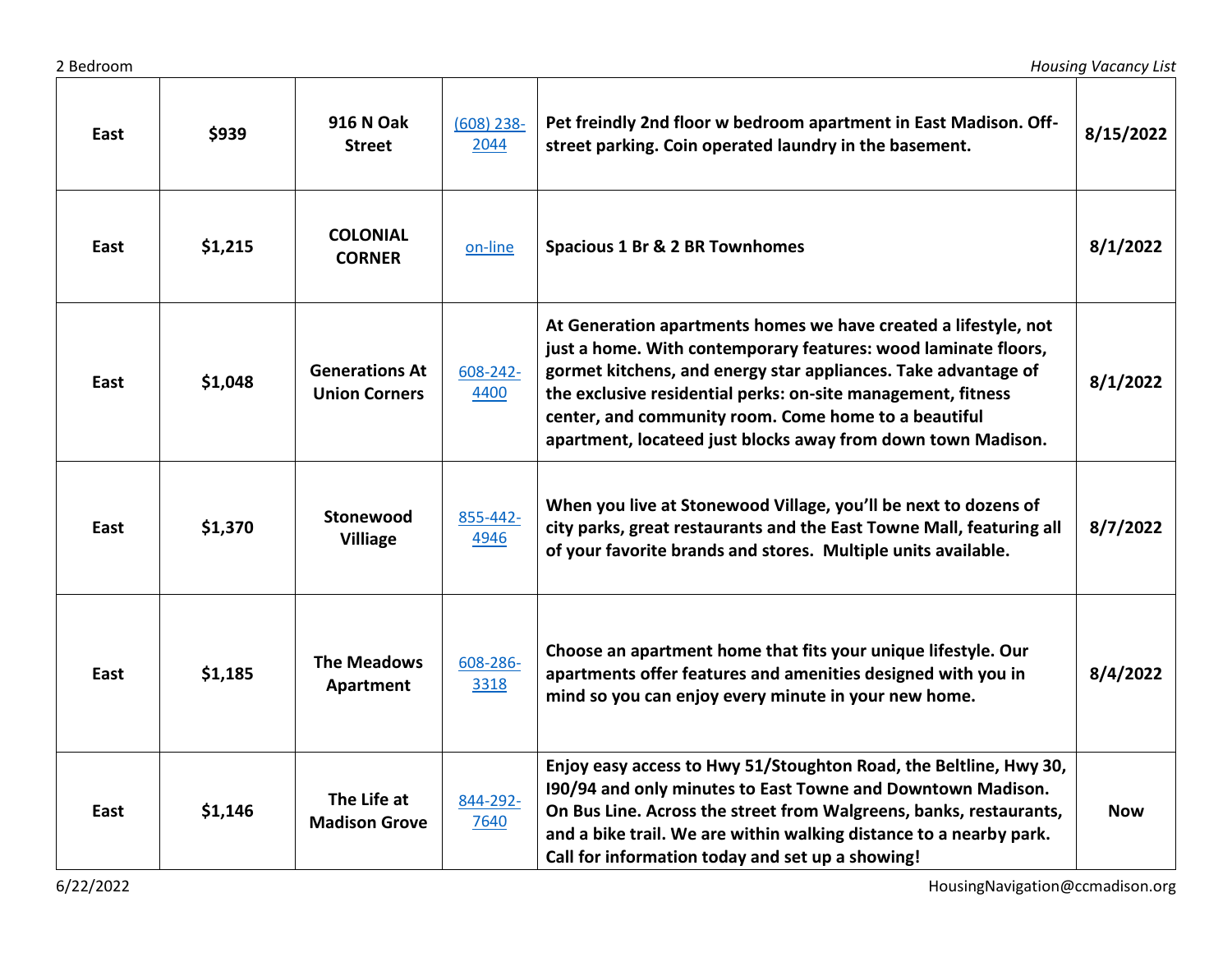| East             | \$939             | <b>916 N Oak</b><br><b>Street</b> | $(608)$ 238-<br>2044 | this second floor 2 bed 1 bath apartment is pet freindly and comes<br>with off-street parking. Coin operated laundry in basment.                                                                                                                                                                                                                                                                                | 8/15/2022  |
|------------------|-------------------|-----------------------------------|----------------------|-----------------------------------------------------------------------------------------------------------------------------------------------------------------------------------------------------------------------------------------------------------------------------------------------------------------------------------------------------------------------------------------------------------------|------------|
| East             | \$1,049           | 410 Pawling St                    | $(608)$ 238-<br>2044 | second floor 2 bedroom 1 bath apartment. pet freindly, Off street<br>parking available. Coin operated laundry in basement.                                                                                                                                                                                                                                                                                      | 10/1/2022  |
| East             | \$950             | Ridgecrest<br><b>Apartments</b>   | $(608)$ 949-<br>9206 | Conveniently located just minutes from downtown Madison, enjoy<br>nearby shopping, dining and entertainment.                                                                                                                                                                                                                                                                                                    | <b>Now</b> |
| <b>Fitchburg</b> | \$1,189           | <b>Chalet Gardens</b>             | 608-271-<br>8601     | Surround yourself with nature, lush landscaping and mature trees.<br>Chalet Gardens is a friendly community located on over eight acres<br>in a park-like setting. We have chalet style apartments and<br>cottages to suit your lifestyle and place you close to everyday<br>needs. Conveniently located off Verona Road with easy access to<br>the beltline, Epic, Capital City Bike Trail, Bus Stop and more. | <b>Now</b> |
| <b>Fitchburg</b> | $$1,050 - $1,095$ | The Fairways                      | 608-271-<br>5955     | COMFORTABLE. RELAXED. HOME. Life on a golf course is life in a<br>park. Big trees. Nothing to disturb the quiet except an occasional<br>cricket. Pleasant views that never end. Its comfortable. Relaxed.<br>It's home.                                                                                                                                                                                         | <b>Now</b> |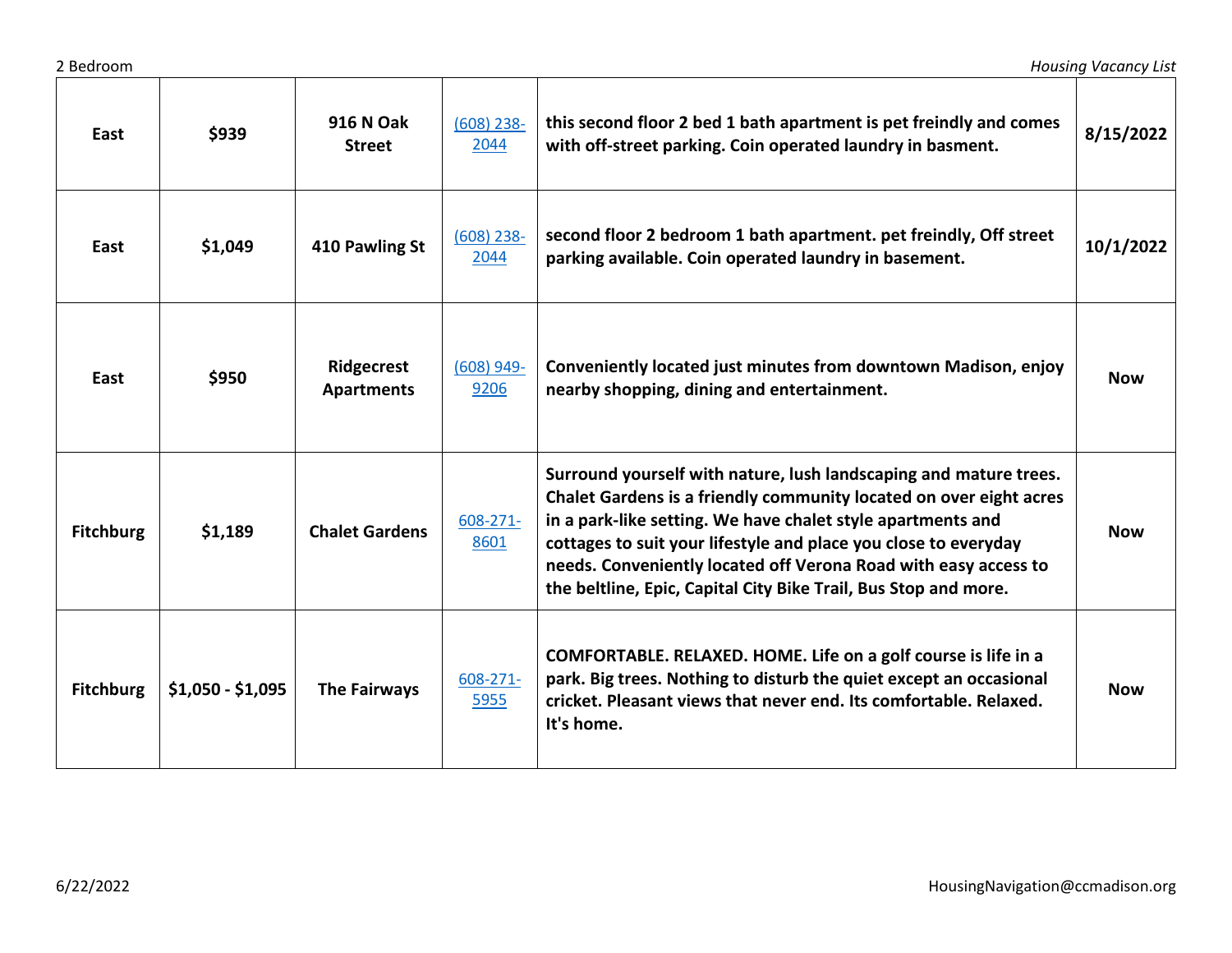| <b>Fitchburg</b> | \$989   | <b>Nakoma Heights</b> | 608-271-<br>0611     | If you prefer the peacefulness of a country setting, yet require city<br>conveniences, Nakoma Heights is the right place for you offering<br>a unique lifestyle that is truly the best of both worlds.                                                                                                                                                        | 9/1/2022   |
|------------------|---------|-----------------------|----------------------|---------------------------------------------------------------------------------------------------------------------------------------------------------------------------------------------------------------------------------------------------------------------------------------------------------------------------------------------------------------|------------|
| <b>Fitchburg</b> | \$1,200 | <b>The Pines</b>      | 877-902-<br>0812     | Our convenient location in the Hatchery Hill Neighborhood, near<br>the restaurants and shopping will accommodate the needs of your<br>lifestyle. Work up a sweat in our newly updated fitness center or<br>meet your neighbors in the summer for a dip in our pool. Great<br>location just minutes from shopping, entertainment, dining,<br>schools and more! | <b>Now</b> |
| <b>Fitchburg</b> | \$1,110 | <b>Valley View</b>    | $(608)$ 318-<br>4426 | Nestled in Fitchburg, just minutes from Madison city center and<br>the University of Wisconsin, Valley View offers the location and<br>lifestyle to meet your needs. Features of this Fitchburg apartment<br>include on-site professional management, online rent payment,<br>and 24-hour maintenance requests are available.                                 | 6/22/2022  |
| <b>Middleton</b> | \$1,220 | <b>Highland Ridge</b> | 844-343-<br>2283     | Enjoy hiking and biking trails through the forest wetland and<br>prairie. Grocery stores and restaurants are right down the hill. We<br>are located within the attendance area of Sauk Trails Elementary<br>School and Kromrey Middle School, part of the top-rated<br><b>Middleton-Cross Plains Area School District.</b>                                    | <b>Now</b> |
| <b>Middleton</b> | \$1,235 | <b>Spring Tree</b>    | $(608)$ 286-<br>3873 | Located in Middleton, WI our community is right behind Allen Blvd<br>and Century Avenue and off of University Avenue in Madison.<br>Springtree Apartments is just minutes away from University of<br>Wisconsin and Madison College, as well as all of the shopping,<br>dining and entertainment that nearby Madison has to offer.                             | 8/16/2022  |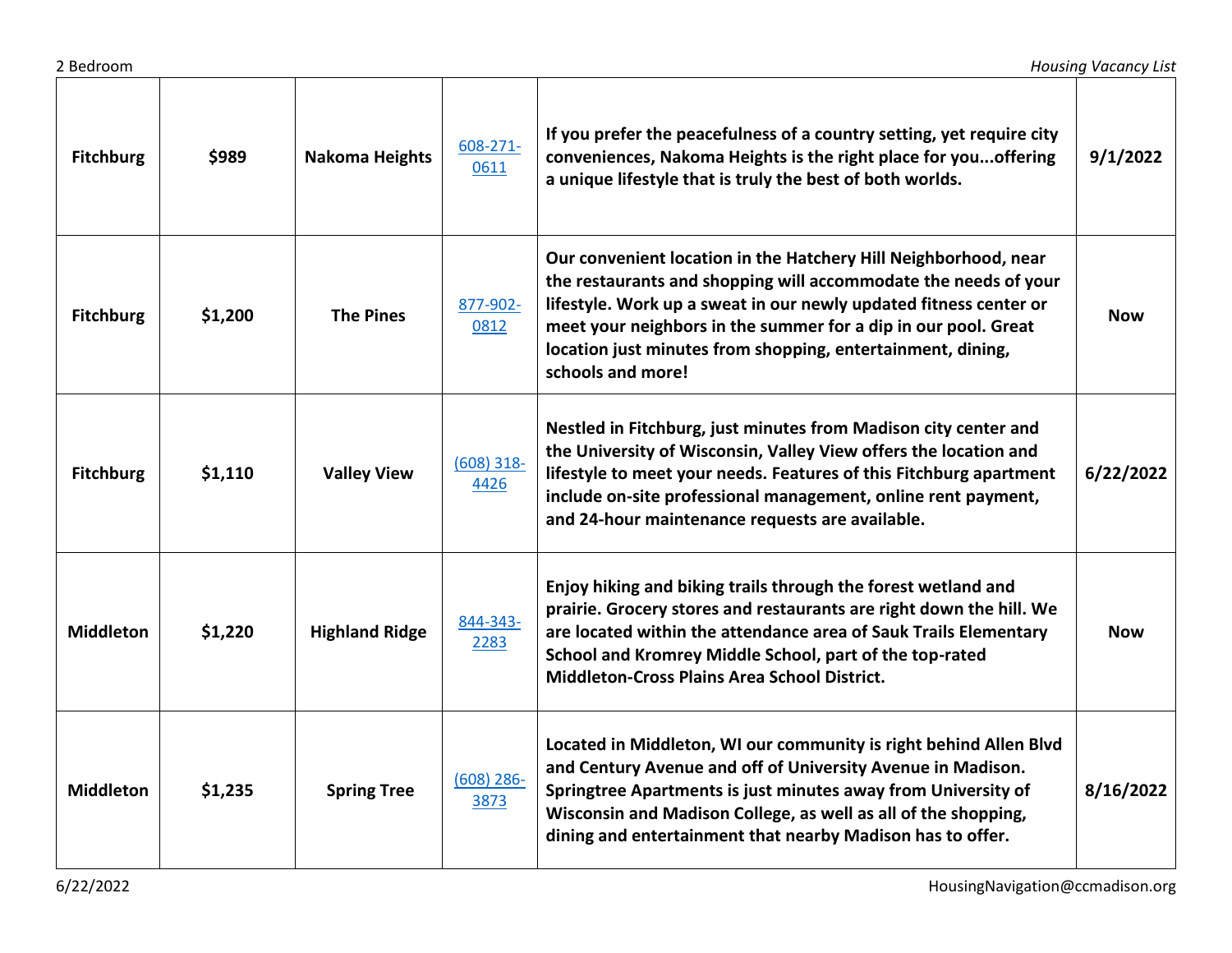| <b>Middleton</b> | \$1,199      | <b>The Brittany</b><br>Apartment<br><b>Homes</b> | 844-598-<br>7958      | You'll find this community on Sweeney Dr. in Middleton. From<br>pricing to features, the leasing staff will assist you in finding your<br>perfect home. Drop by the leasing office to learn more about our<br>community and find your new home at The Brittany Apartment<br>Homes. | 9/1/2022   |
|------------------|--------------|--------------------------------------------------|-----------------------|------------------------------------------------------------------------------------------------------------------------------------------------------------------------------------------------------------------------------------------------------------------------------------|------------|
| <b>Middleton</b> | \$1,125      | <b>Overlook Pointe</b>                           | 866-475-<br>7059      | In our community Pheasant Branch Conservancy, local parks,<br>beaches, bicycle and hiking trails. Downtown MIddletonoffers<br>cafes, farmers markets, locally owned shops. You will find our<br>apartments a short distance to cultural centers of Madison.                        | 7/20/2022  |
| Mt. Horeb        | \$1,025      | <b>526 MEADOW</b><br><b>VIEW RD</b>              | $(608)$ 251-<br>8777  | Two bedroom, 1 bath in Mt Horeb! Has AC, in unit washer and<br>dryer, and parking! Don't miss your chance to get into this great<br>complex!                                                                                                                                       | 7/15/2022  |
| <b>Monona</b>    | \$895 - 1350 | <b>Pirate Island</b><br><b>Apartments</b>        | $(608) 709 -$<br>7935 | Surrounded by the Yahara River and within walking distance of the<br>lake loop bike path, paddle rentals, new live outdoor music venue,<br>neighborhood restaurants, iceskating rink, coffee shops, and<br>hotels, some buildings include utilities.                               | <b>Now</b> |
| <b>North</b>     | \$950        | 2506<br><b>BRENTWOOD</b><br><b>PARKWAY</b>       | $(608)$ 251-<br>8777  | Great two-bedroom apartment located on Madison's north side.<br>Features a spacious living room, on-site laundry. Close to the bus<br>line, bike path, and within walking distance to restaurants and<br>shopping. Call for an appointment today!                                  | <b>Now</b> |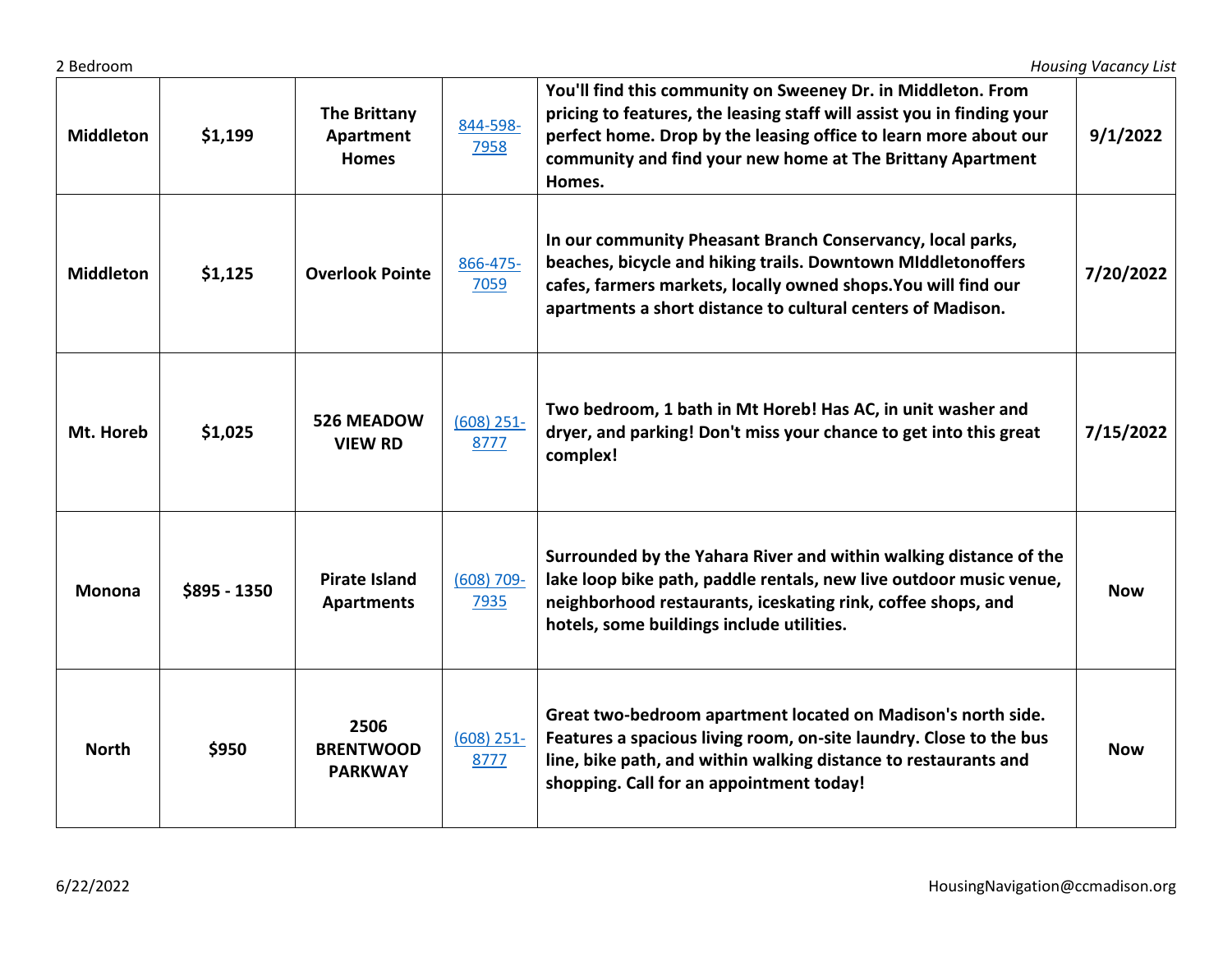| <b>North</b> | \$995            | 2314 CALYPSO<br><b>RD</b>                       | $(608)$ 251-<br>8777 | HEAT INCLUDED! Great apartment located on Madison's East side.<br>Large 2-bedroom with an open kitchen and a breakfast bar.<br>Spacious living room with lots of windows for natural sunlight<br>carpet throughout on-site laundry and extra storage. All this within<br>walking distance to Warner Park shopping and dining. Credit score<br>requirement. Call for an appointment today.                                                                                                           | 8/1/2022 |
|--------------|------------------|-------------------------------------------------|----------------------|-----------------------------------------------------------------------------------------------------------------------------------------------------------------------------------------------------------------------------------------------------------------------------------------------------------------------------------------------------------------------------------------------------------------------------------------------------------------------------------------------------|----------|
| <b>North</b> | $$1,245 - 1,490$ | <b>The Oscar</b><br>Family<br><b>Apartments</b> | $(608)$ 292-<br>9739 | Apartments at The Oscar are available both at market rates and<br>under Section 42 Affordable Housing. The Oscar Apartments is<br>home to 55 apartments, including one bedroom, two bedroom and<br>three bedroom styles. The Oscar is ideally located as a convenient<br>place to call home, with excellent access to multiple public<br>transportation routes and several stores and restaurants. This<br>location is estimated to open August 2022. Please call today to<br>reserve a unit today! | 8/1/2022 |
| <b>North</b> | \$995            | <b>ONSGARD ROAD</b>                             | on-line              | Live near MATC, East Towne Mall, Interstates 90 & 94 and East<br>Washington Avenue. With heat included, these affordable 2-<br>bedrooms are perfect for everyone. Dishwasher in every unit. 1<br>parking space included with rent and a large storage locker<br>too. Setup a showing today, these units go very quick                                                                                                                                                                               | 7/1/2022 |
| <b>North</b> | \$1,150          | 2301<br><b>COLUMBUS LN</b>                      | $(608)$ 251-<br>8777 | Located on the East side of Madison, this property offers a<br>combination of style and livability. It's also close to several parks<br>restaurants and shopping. Contact us today to setup a showing!<br>**Pets Welcome**                                                                                                                                                                                                                                                                          | 9/1/2022 |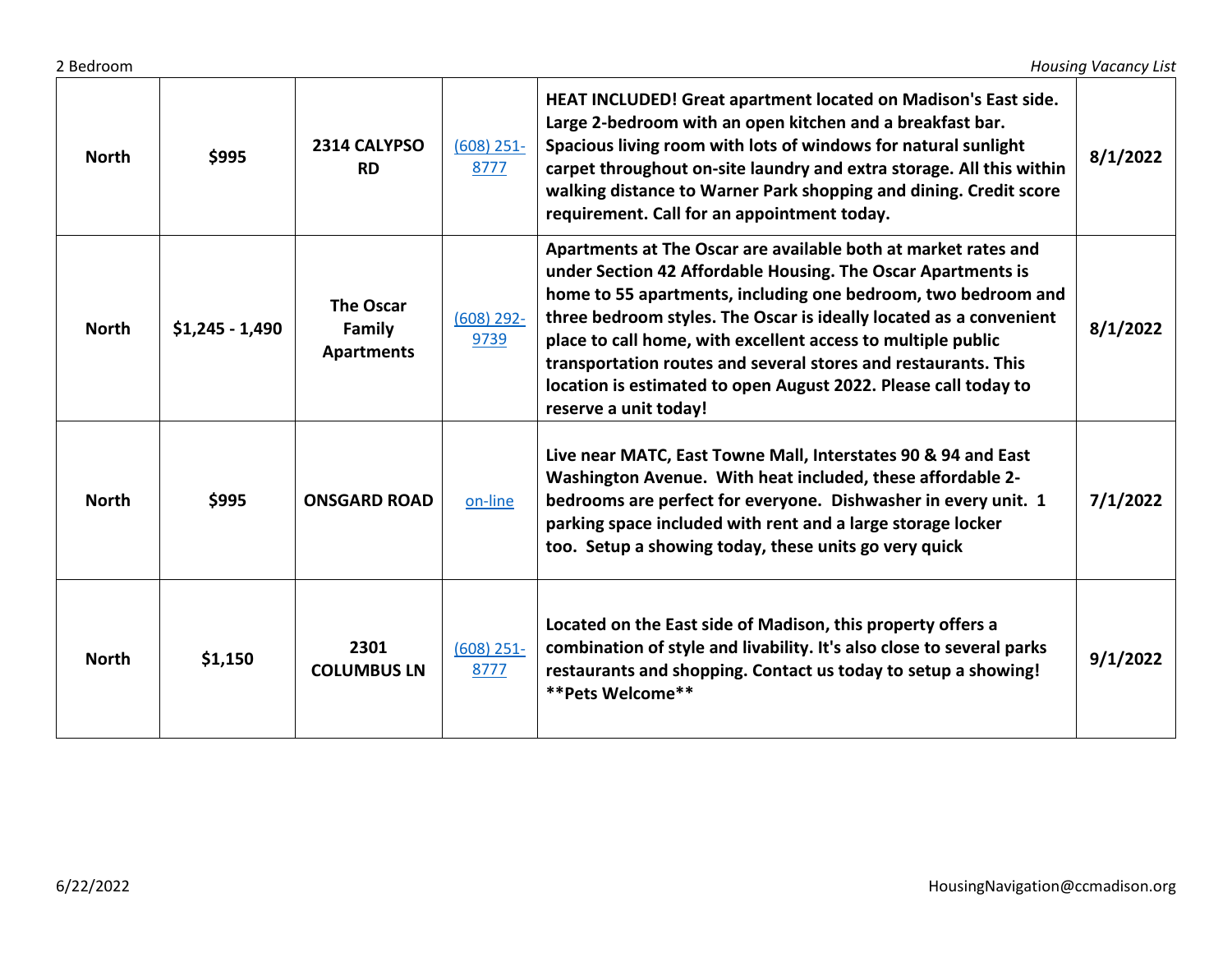| <b>North</b>      | \$1170 - 1195   | Morningside on<br>the Green                               | 833-320-<br>8423     | Morningside on the Green offers you spacious one, two, and three<br>bedroom apartment home living nestled along a nature<br>conservancy in a truly beautiful setting. Enjoy the sparkling pool,<br>fitness center, or a stroll on the nearby bike or walking trails. Call<br>for an appointment today.                                                                                                                                                                                                                                | 10/1/2022  |
|-------------------|-----------------|-----------------------------------------------------------|----------------------|---------------------------------------------------------------------------------------------------------------------------------------------------------------------------------------------------------------------------------------------------------------------------------------------------------------------------------------------------------------------------------------------------------------------------------------------------------------------------------------------------------------------------------------|------------|
| <b>North</b>      | $$999 - $1,189$ | <b>Sherman Glen</b><br><b>Senior</b><br><b>Apartments</b> | $(203)$ 318-<br>4675 | community for independent active adults, 55 or better. At<br>Sherman Glen Apartments, our active residents are encouraged to<br>socialize and participate in their community.<br>The property is conveniently located across from Northgate<br>Shopping Center, with easy access to the Madison metro bus<br>system. Sherman Glen residents receive free annual memberships<br>to the North East side Senior Coalition, which offers education,<br>assistance, transportation and social programs. Households must<br>income qualify. | <b>Now</b> |
| Prairie du<br>Sac | \$995           | 240 12TH ST                                               | $(608)$ 251-<br>8777 | HEAT INCLUDED! Prairie Commons Apartments is centrally located<br>in Prairie Du Sac. These apartments feature a wide variety of floor<br>plans to choose from. Amenities include on-site washer and dryer,<br>storage unit with every apartment, dishwasher in all units, some<br>updated floor plans, and balconies/patios. This is an upper level<br>unit. Call for a showing today!                                                                                                                                                | 9/5/2022   |
| South             | \$949           | 2906 Ashford Ln                                           | $(608)$ 238-<br>2044 | This is a cat friendly 2nd floor 2 bedroom, 1 bathroom apartment.<br>Comes with an assigned off-street parking spot.                                                                                                                                                                                                                                                                                                                                                                                                                  | 8/1/2022   |
| South             | \$1,099         | <b>Rock</b><br><b>Apartments</b>                          | 608-274-<br>4606     | Located in a great neighborhood on the west side of Madison, on a<br>quiet street, next to a large park, close to Epic, West Town Mall,<br>and many great shops and restaurants.                                                                                                                                                                                                                                                                                                                                                      | <b>Now</b> |

┱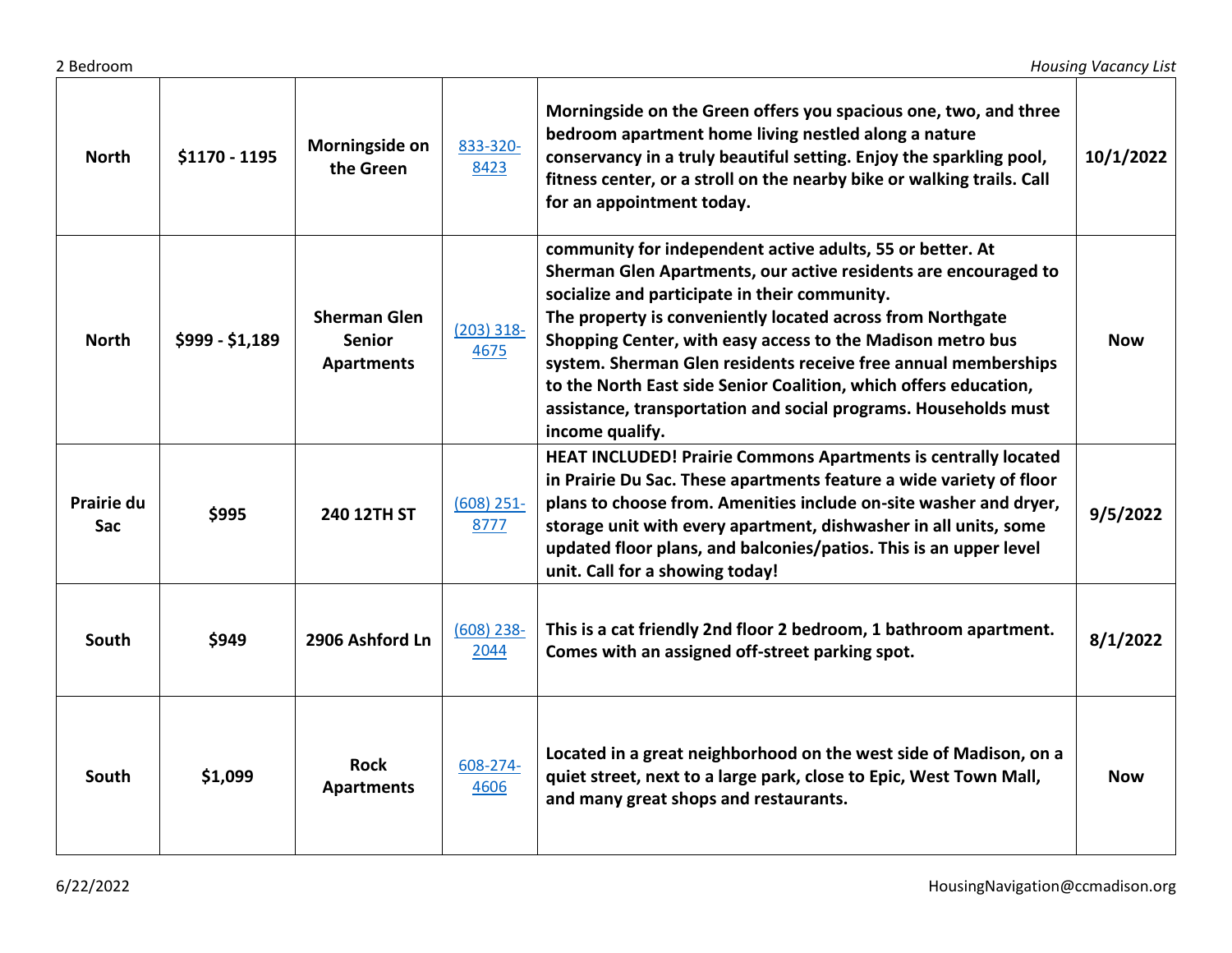| South        | \$1,099         | 30 Heritage Cir                                | $(608)$ 238-<br>2044  | Electric paid by tenant. Off-street parking assigned. Coin-operated<br>laundry in basement. Pet friendly.                                                                                                                                                                                                                                                                                                                    | 9/1/2022   |
|--------------|-----------------|------------------------------------------------|-----------------------|------------------------------------------------------------------------------------------------------------------------------------------------------------------------------------------------------------------------------------------------------------------------------------------------------------------------------------------------------------------------------------------------------------------------------|------------|
| South        | \$1,120         | <b>Lake Point</b><br><b>Terrace</b>            | $(608)$ 216-<br>2985  | There's a Wi-Fi lounge to get connected in, a fitness center for<br>staying in shape, and laundry facilities located on every floor.                                                                                                                                                                                                                                                                                         | 8/15/2022  |
| South        | $$815 - $1,181$ | <b>Avalon Madison</b><br><b>Villiage</b>       | $(608)$ 313-<br>7208  | First rate amenities, community room, business center, fitness<br>facility, splash pool, and movie theater -- are available for<br>residents to share and create a strong sense of community. One,<br>two, and three-bedroom units are available at affordable prices,<br>just minutes from restaurants, grocery stores, and all the<br>wonderful things Madison has to offer. Income and student<br>restrictions may apply. | 7/1/2022   |
| <b>South</b> | \$1,050         | Liberty<br><b>Apartments</b>                   | $(844) 508 -$<br>6611 | 1 Month Free. Terms and Conditions apply. Only valid with 12<br>month lease. Newly Renovated Apartments in the heart of<br>Madison, WI!                                                                                                                                                                                                                                                                                      | <b>Now</b> |
| South        | \$1,025         | <b>Maple Glen</b><br>Apartment<br><b>Homes</b> | 608-504-<br>2249      | Affordable and spacious apartment homes in a beautiful park-like<br>setting. We have lots of open green space with mature landscaping<br>and trees scattered throughout the community. Our apartments<br>are a quick commute to campus, the Westside or the east side of<br>Madison and is located on a busline.                                                                                                             | Soon       |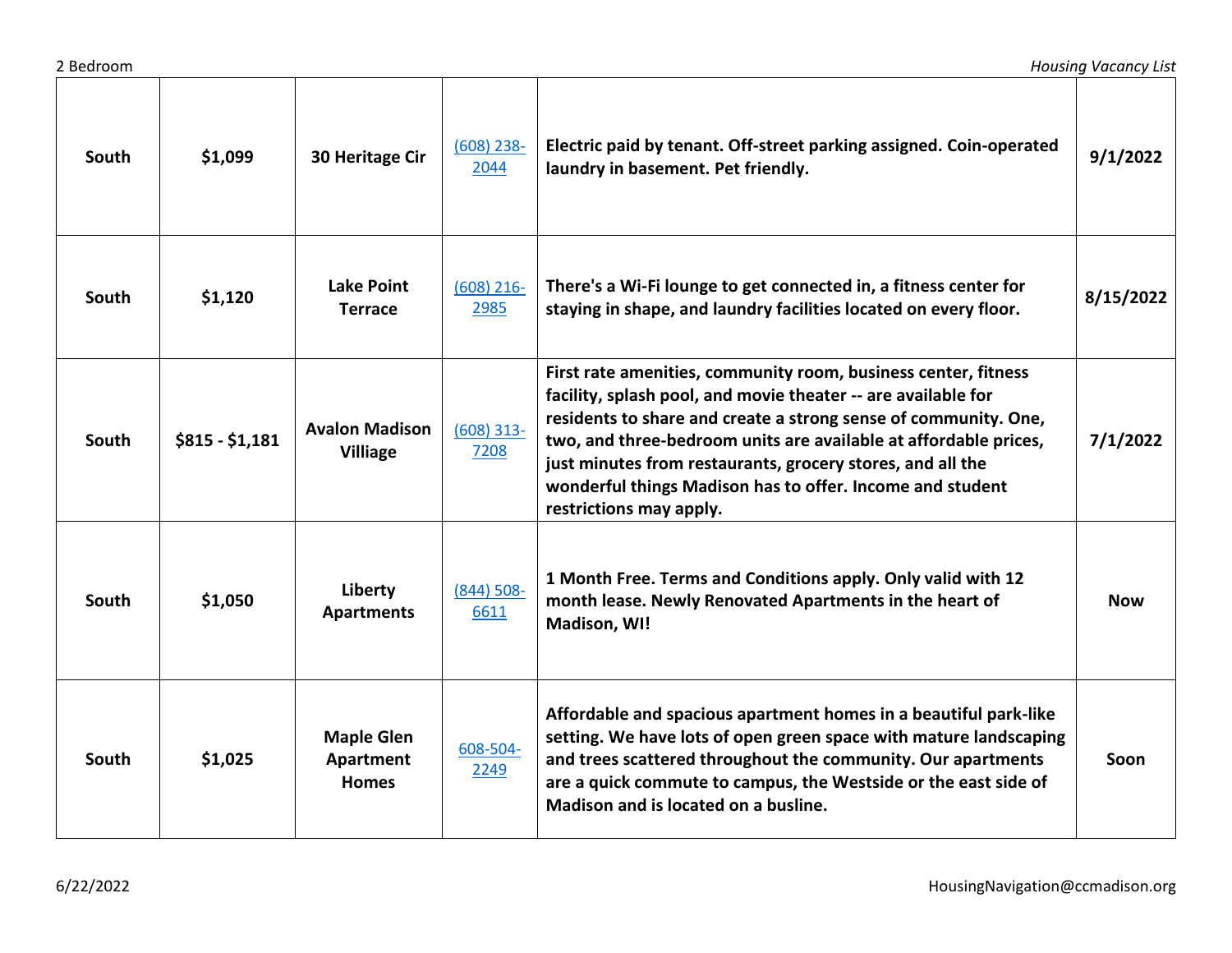| South | \$1,339      | <b>River Bend</b><br><b>Apartments</b> | $(608)$ 313-<br>5312 | City destinations are only a few minutes away where you can enjoy<br>restaurants, museums, botanical gardens or plentiful shopping.<br>River Bend's fabulous amenities include garage parking, a washer<br>and dryer in every unit and free heat and hot water.                                                                                                                                                                                                                                                            | Soon       |
|-------|--------------|----------------------------------------|----------------------|----------------------------------------------------------------------------------------------------------------------------------------------------------------------------------------------------------------------------------------------------------------------------------------------------------------------------------------------------------------------------------------------------------------------------------------------------------------------------------------------------------------------------|------------|
| South | \$1,150      | Southview<br><b>Apartments</b>         | 844-839-<br>4075     | Spacious 2 bedroom options featuring built-in cabinets, walk<br>through kitchens and lots of closet space. Price includes not only<br>heat, water, sewer and trash, but also provides off-street parking<br>and storage at no extra cost! Conveniently located just 3 miles<br>from downtown, near beltline for easy access-quick commute to<br>everything Madison has to offer.                                                                                                                                           | 6/29/2022  |
| South | \$910 - 960  | <b>Maple Lawn</b><br><b>Apartments</b> | 608-260-<br>7687     | Each floorplan features renovated finishes and also includes heat<br>and water. You can utilize the new fitness center, enjoy parties and<br>gatherings in the community room, or surf the web in our<br>computer center. Maple Lawn has many services and programs<br>available for residents; just ask our Community Coordinator. With<br>our professional management team, after-hours emergency<br>responses, affordable rent, and quality features, we look forward<br>to making Maple Lawn Apartments your new home! | <b>Now</b> |
| South | \$995 - 1250 | <b>Seven Oaks</b><br><b>Apartments</b> | 608-440-<br>8932     | Exercise on state-of-the-art equipment, enjoy parties and<br>gatherings in the spacious community room with an attached<br>kitchen, and use the FREE internet in your home and on new<br>computers in the Business Center while children play on our newly<br>installed playground.                                                                                                                                                                                                                                        | Soon       |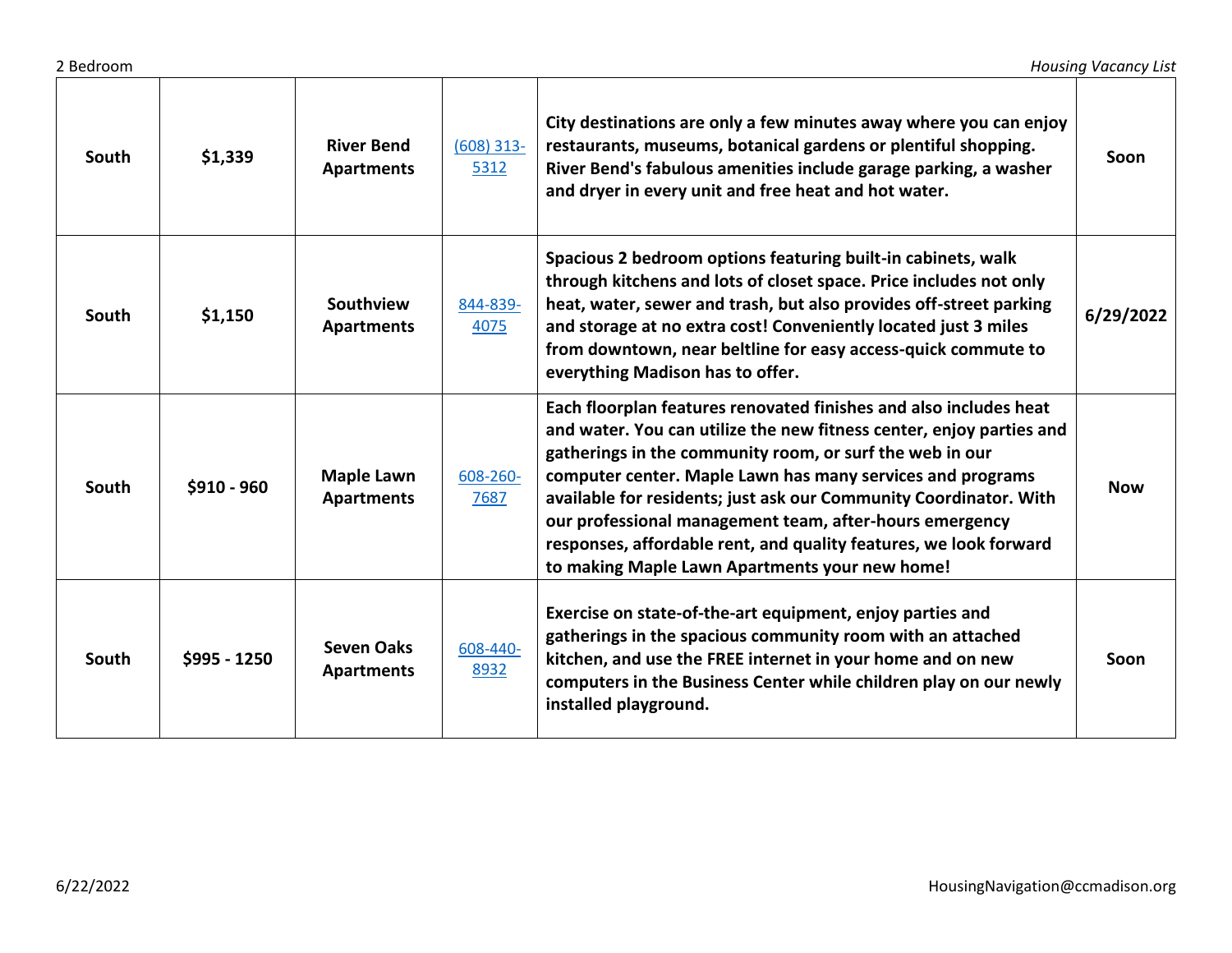| South | \$995           | <b>Parkhouse</b><br><b>Apartments</b>                 | 608-807-<br>2043     | Welcome to Parkhouse Apartments, where you can choose from a<br>number of innovatively designed apartment homes. Surrounded by<br>luxurious spaces, sunlight, and wonderful views, you'll find<br>unlimited possibilities to reflect your lifestyle. Discover the many<br>ways to make Parkhouse Apartments your home.                                                               | Soon       |
|-------|-----------------|-------------------------------------------------------|----------------------|--------------------------------------------------------------------------------------------------------------------------------------------------------------------------------------------------------------------------------------------------------------------------------------------------------------------------------------------------------------------------------------|------------|
| South | \$1,105         | <b>Park Villiage</b><br><b>Apartments</b>             | $(608)$ 527-<br>0300 | On-site exercise center. Cats allowed: \$100 pet fee (non-<br>refundable). \$100 pet deposit (refundable). \$35 pet rent for 1 cat,<br>\$50 for 2. Maximum of 2 pets allowed per apartment. Call for more<br>information                                                                                                                                                             | 8/5/2022   |
| South | \$1,222         | <b>Brighton Square</b>                                | 608-218-<br>5987     | Brighton Square's stately pines and beautifully landscaped grounds<br>provide a quiet oasis just minutes from downtown Madison and<br>the University of Wisconsin. Extra storage space is available - plus<br>free heat and water service make Brighton Square Apartments an<br>exceptional value.                                                                                   | <b>Now</b> |
| South | $$1149 - 1,229$ | <b>Arbor Hills</b>                                    | 608-807-<br>4375     | All our two bedrooms have been completely remodeled. From top<br>to bottom, appliances and fixtures - everything in our beautiful 2<br>bedrooms has been updated. In home full sized washer & dryers!<br>We are centrally located off the Beltline Highway, just minutes<br>from downtown and the U.W. campus.                                                                       | Soon       |
| South | \$1,381         | Sycamore<br><b>Woods</b><br>Apartment<br><b>Homes</b> | 608-216-<br>2683     | A major property renovation was completed in 2014. All units were<br>updated with high-end finishes including custom kitchen cabinets,<br>imported granite, custom redesigned bathrooms, vinyl plank<br>flooring, brush nickel fixtures, and LED lighting throughout. We<br>also offer generous closet space, an accent wall in the dining room,<br>and all new windows and screens. | 8/1/2022   |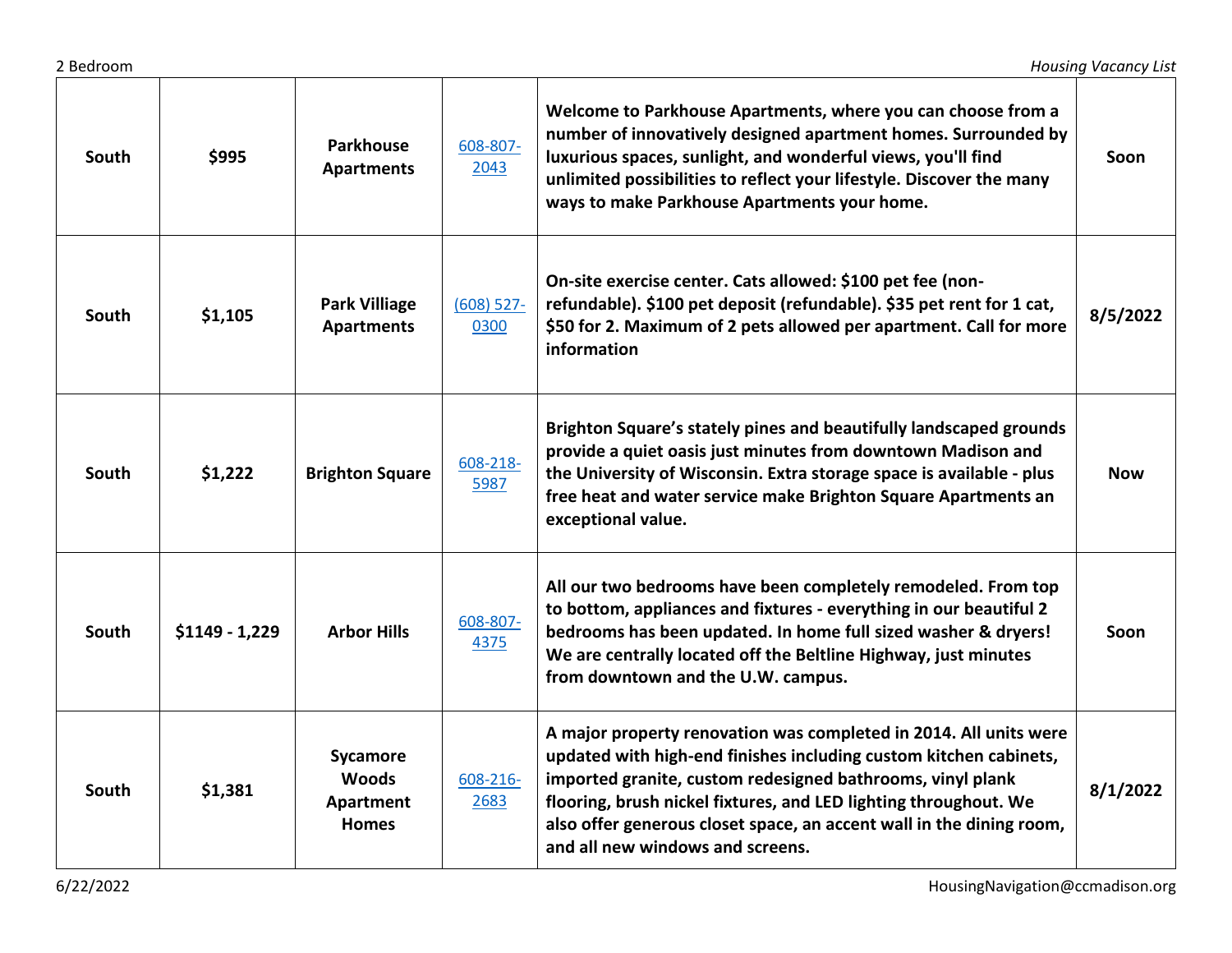| <b>Sun Prairie</b> | \$1,062 | Eleven <sub>41</sub>                   | 608-837-<br>8262     | Choosing your home is important. Here at Eleven41 Main, we focus<br>on your needs and fit you to the perfect space. Check out our<br>available floor plans to fit your lifestyle.                                                                                                                                                                                                                                                                                                                                                                                                                                                                                    | <b>Now</b> |
|--------------------|---------|----------------------------------------|----------------------|----------------------------------------------------------------------------------------------------------------------------------------------------------------------------------------------------------------------------------------------------------------------------------------------------------------------------------------------------------------------------------------------------------------------------------------------------------------------------------------------------------------------------------------------------------------------------------------------------------------------------------------------------------------------|------------|
| <b>Sun Prairie</b> | \$969   | <b>Parkside</b><br><b>Townhomes</b>    | 608-622-<br>7750     | Parkside Townhomes has all the conveniences of being in town,<br>yet, the neighborhood is so peaceful that you will think you are<br>living in the country. With each home having its own private entry,<br>and in-unit washer/dryers, living here will feel just like it should,<br>like homeexcept none of the maintenance work.                                                                                                                                                                                                                                                                                                                                   | <b>Now</b> |
| Stoughton          | \$1,275 | <b>Burntwoods</b><br><b>Apartments</b> | $(608)$ 258-<br>4900 | Burntwood Apartments are located in a quiet residential<br>community in the historic city of Stoughton. This distinctive<br>apartment community offers two and three bedroom apartments<br>that will instantly feel like home. The apartments have an open<br>floorplan with lots of windows and bright open spaces. The larger<br>floorplans also have master bedrooms with walk in closets and<br>private bathrooms. In addition, you'll find attached garages,<br>personal laundry and neutral finishes in today's styles. Live at<br>Burntwood Apartments and enjoy all of these amenities, a friendly<br>neighborhood, small town living in Stoughton and more! | <b>Now</b> |
| <b>Sun Prairie</b> | \$946   | The Element on<br><b>Main</b>          | 844-888-<br>0105     | Located on 4 acres; basketball court, picnic area with grill, large<br>climb and play with swing set. New in 2019 and Nowopen a great<br>Splash Pad for everyone to enjoy the summer warm weather. We<br>have all new appliances, flooring, and much more. Our community<br>room has a brand new laundry area, work out room, and computer<br>room.                                                                                                                                                                                                                                                                                                                  | <b>Now</b> |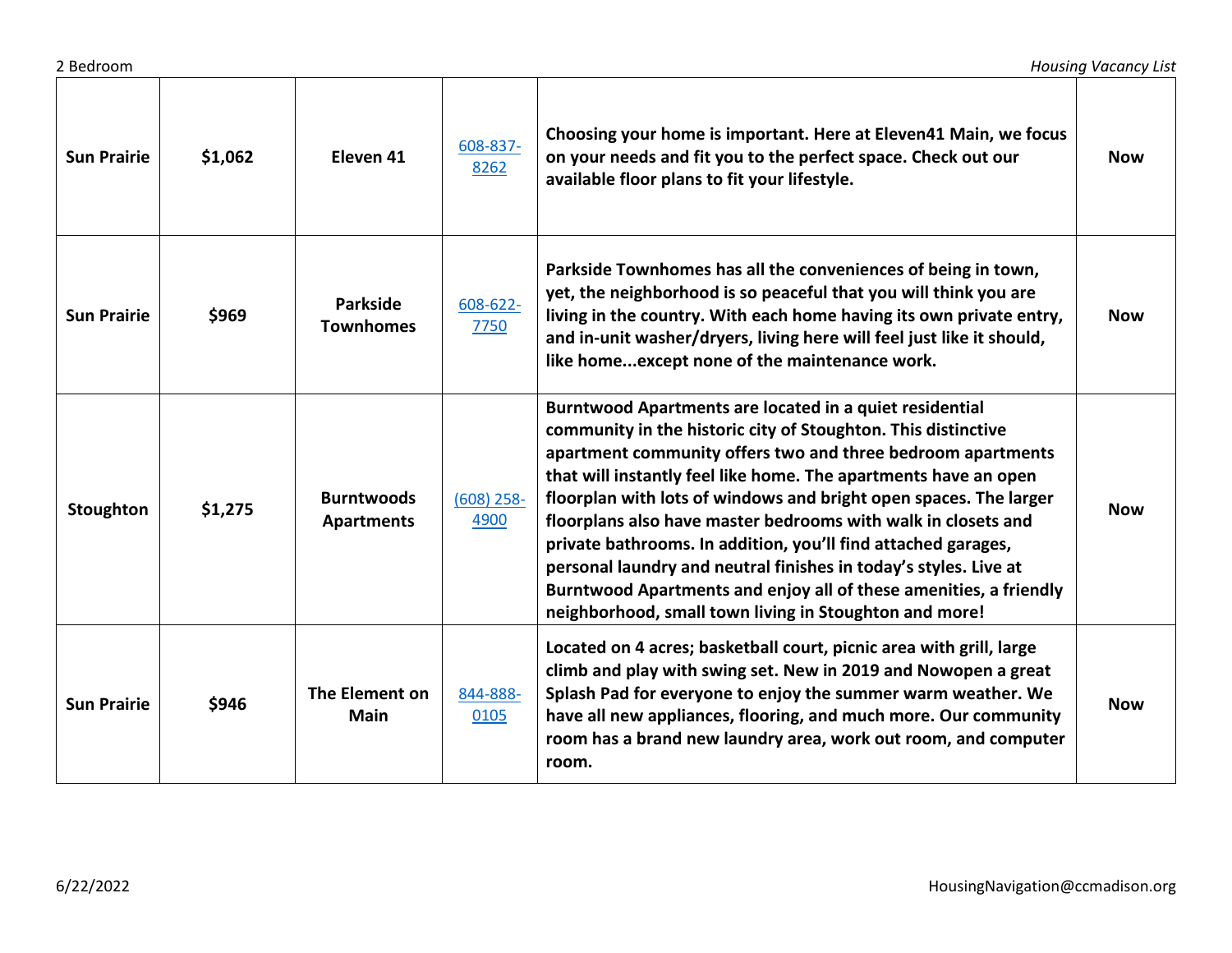| <b>Sun Prairie</b> | \$950   | <b>SOUTH BIRD ST</b><br><b>APARTMENTS</b> | $(608)$ 228-<br>6155  | South Bird Street Apartments offers spacious two bedroom<br>apartments in the heart of Sun Prairie. Residents enjoy our on site<br>laundry facilities, off street parking and mature green spaces.                                                                                                                                                                                                                                                                | 6/30/2022  |
|--------------------|---------|-------------------------------------------|-----------------------|-------------------------------------------------------------------------------------------------------------------------------------------------------------------------------------------------------------------------------------------------------------------------------------------------------------------------------------------------------------------------------------------------------------------------------------------------------------------|------------|
| <b>Sun Prairie</b> | \$1,150 | Canterbury<br>Court                       | $(608)$ 453-<br>4038  | ample closet and storage space, a large patio or balcony for<br>relaxing and container gardening. Contact us today to schedule a<br>showing                                                                                                                                                                                                                                                                                                                       | <b>Now</b> |
| West               | \$995   | 7089 WATTS RD                             | $(608)$ 251-<br>8777  | Cute 2 bedroom apartment with private entrance. Small eat-in<br>kitchen area washer and dryer in unit dishwasher ample size rooms<br>with plenty of storage.                                                                                                                                                                                                                                                                                                      | 9/1/2022   |
| West               | \$1,059 | <b>Belmar</b><br><b>Apartments</b>        | $608 - 271 -$<br>6379 | Charming 1 & 2-bedroom and 1 & 2-bathroom homes with a<br>sparkling community pool and lounge area. Updated community<br>room available to rent. Updated flooring, cabinets, countertops<br>and appliances in homes. Washer/dryer in all units, underground<br>parking available and lot parking. Enjoy on-site maintenance, large<br>private balconies, intercom access and individual control<br>thermostats. Minutes from the beltline, restaurants and shops. | <b>Now</b> |
| West               | \$1,025 | <b>332 ISLAND DR</b>                      | $(608)$ 251-<br>8777  | Great units located off of Mineral Point Rd. Large floor plans that<br>boast a variety of amenities including open kitchen, spacious living<br>room, shared balcony off bedroom, A/C, tons of cabinet space,<br>laundry on site, and covered parking available. Smoking is not<br>allowed (This is a upper level unit)                                                                                                                                            | 9/1/2022   |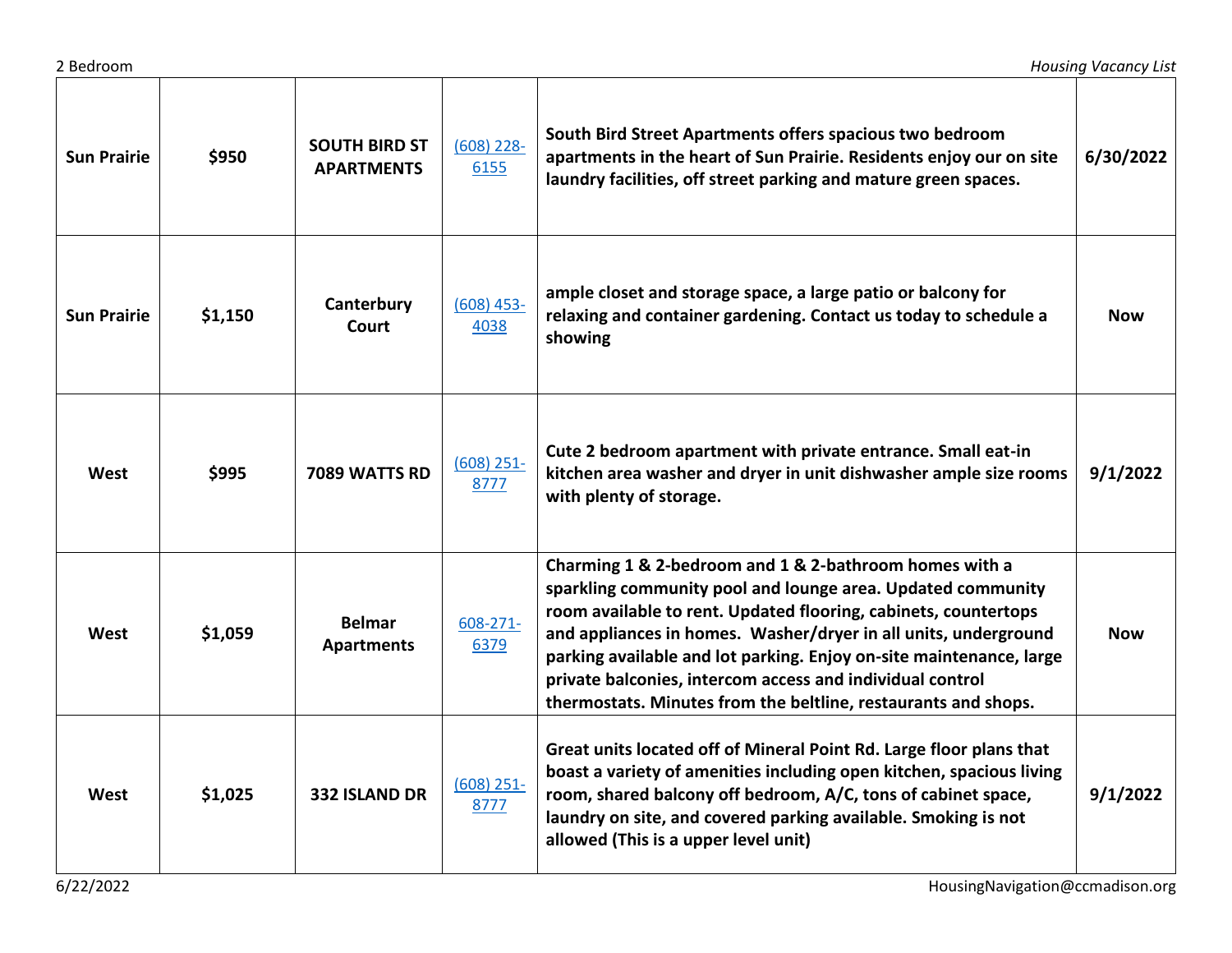| West        | \$1215 - 1280 | <b>TIMBERLAKE</b><br><b>VILLAGE</b><br><b>APARTMENTS</b> | 608-277-<br>8107 | Not only will you enjoy the beautiful views at Timberlake Village,<br>but also our stylish and unique floor plans. Conveniently located<br>on Watts Road off Gammon Road near West Towne Mall.                                                                                                                                                                                                                                                                                                     | <b>Now</b> |
|-------------|---------------|----------------------------------------------------------|------------------|----------------------------------------------------------------------------------------------------------------------------------------------------------------------------------------------------------------------------------------------------------------------------------------------------------------------------------------------------------------------------------------------------------------------------------------------------------------------------------------------------|------------|
| West        | \$933         | <b>Point Place</b><br><b>Senior Apts</b>                 | 608-210-<br>3250 | Senior Housing, 55+. Income eligibility requirements.<br>Conveniently located near businesses and restaurants. Access to<br>computers, game room and community room. Property Manager<br>on site. Parking available for \$50 per month.                                                                                                                                                                                                                                                            | <b>Now</b> |
| <b>West</b> | \$1,250       | <b>High Point</b><br><b>Woods</b>                        | 608-807-<br>4380 | Step into the woodsHigh Point Woods Apartment Homes.<br>Experience the impeccable service you deserve and the lavish<br>amenities you desire. High Point Woods Apartments has been a<br>smoke free property since December 1, 2013.                                                                                                                                                                                                                                                                | 8/1/2022   |
| West        | \$1,135       | <b>New Fountains</b>                                     | 608-807-<br>0106 | Enjoy contemporary floor plans with open concept, light-filled<br>rooms and adjoining balconies. Indulge in kitchens with walk-in<br>pantries and generous closet space throughout. Open your blinds<br>and verticals to let the sun shine in. Stroll on the beautifully<br>landscaped grounds; this park like setting is the perfect refuge<br>from the noise of the city. Relax at your choice of two outdoor<br>pools; a refreshing break after a stimulating workout in the fitness<br>center. | 9/4/2022   |